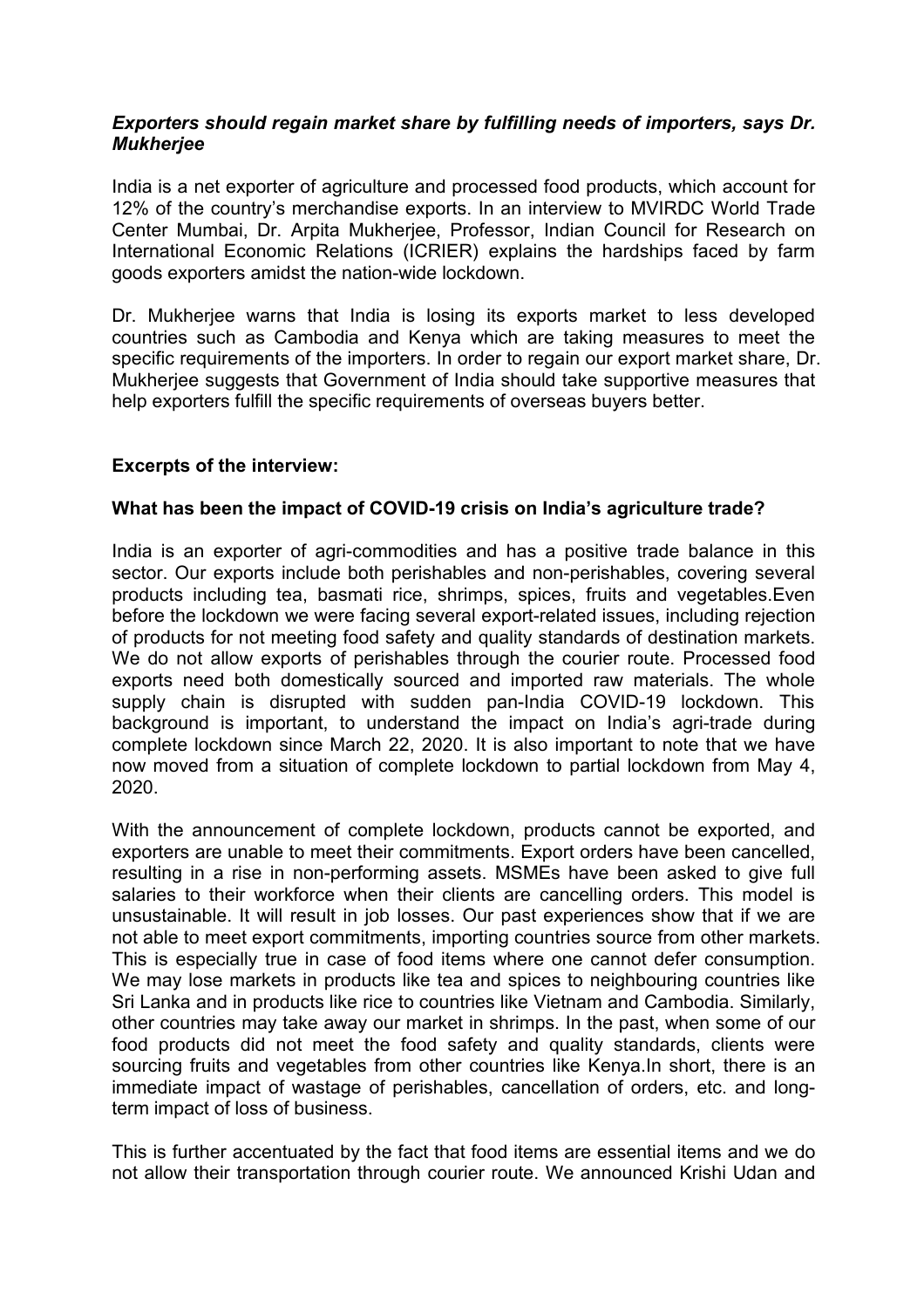other policies in the budget but if airlines cannot fly in a pandemic situation, then it is a matter of concern, as we allocated resources to logistics infrastructure and yet are not using it during a pandemic situation.

### **What measures would you advise in combating this unprecedented crisis?**

First of all, we need to solve the immediate problem of companies not able to cater to their orders and their likely chances of going bankrupt. While many of our key markets will go into recession, it is important to understand that food is an essential item and therefore the value chain of food should be uninterrupted. It is now urgent to allow perishables through courier/e-commerce mode subject to proper clearances from export-control agencies. Similarly, imports should be opened up and green channels should be established for agriculture produce and food transportation both within the country and for trade.

The Department of Commerce has extended till March 31, 2021 all Export Promotion Schemes (except Service Exports from India Scheme (SEIS)) and other schemes under India's Foreign Trade Policy, which was due to end in March 2020. However, while this may be a temporary relief, it may not help the exporters. In 2018, the US filed a case against India at WTO over several export-linked subsidies under different policies such as the Foreign Trade Policy and the Special Economic Zone (SEZ) Policy. On October 31, 2019, India lost the case at WTO as subsidies given by India are prohibited under provisions of WTO's Agreement on Subsidies & Countervailing Measures (SCM). Hence, exports under these subsidies can be countervailed in the destination market, even if the appeal process in on hold in WTO. Thus, there is no benefit of export-linked subsidy. Production is low so production linked subsidies is not beneficial. Industry should carefully investigate the existing trade regimes and policies and ask for appropriate subsidies, which will help cushion adverse impact and protect jobs.

# **How should MSMEs who are part of agriculture value chains manage during these times?**

It is extremely difficult situation for MSMEs. Each company will have its own way of addressing the problem. In general, MSMEs must try hard not to get bankrupt, they need to focus on efficiency and reduce any unnecessary expenses.To have a more constructive suggestion, government should conduct a detailed online survey and online meetings and discussions with MSMEs to understand their concerns. The top concerns have to be listed and targeted solutions have to be provided.

MSMEs in export business should also focus on the domestic economy. Given that COVID-19 spread from animal to human via the wet market, food safety will get a precedence in trade, especially for animal products. Hence, industry should focus on implementing food safety and hygiene standards. Once the lockdown is relaxed, they should maintain physical distancing and strictly follow government guidelines, so that there is no unforeseen incidence of going back to complete lockdown. In an era of physical distancing, technology will be a key to do trade. MSMEs have to adopt technology across the entire value chain. They have to focus on process efficiencies, better client relationships and management.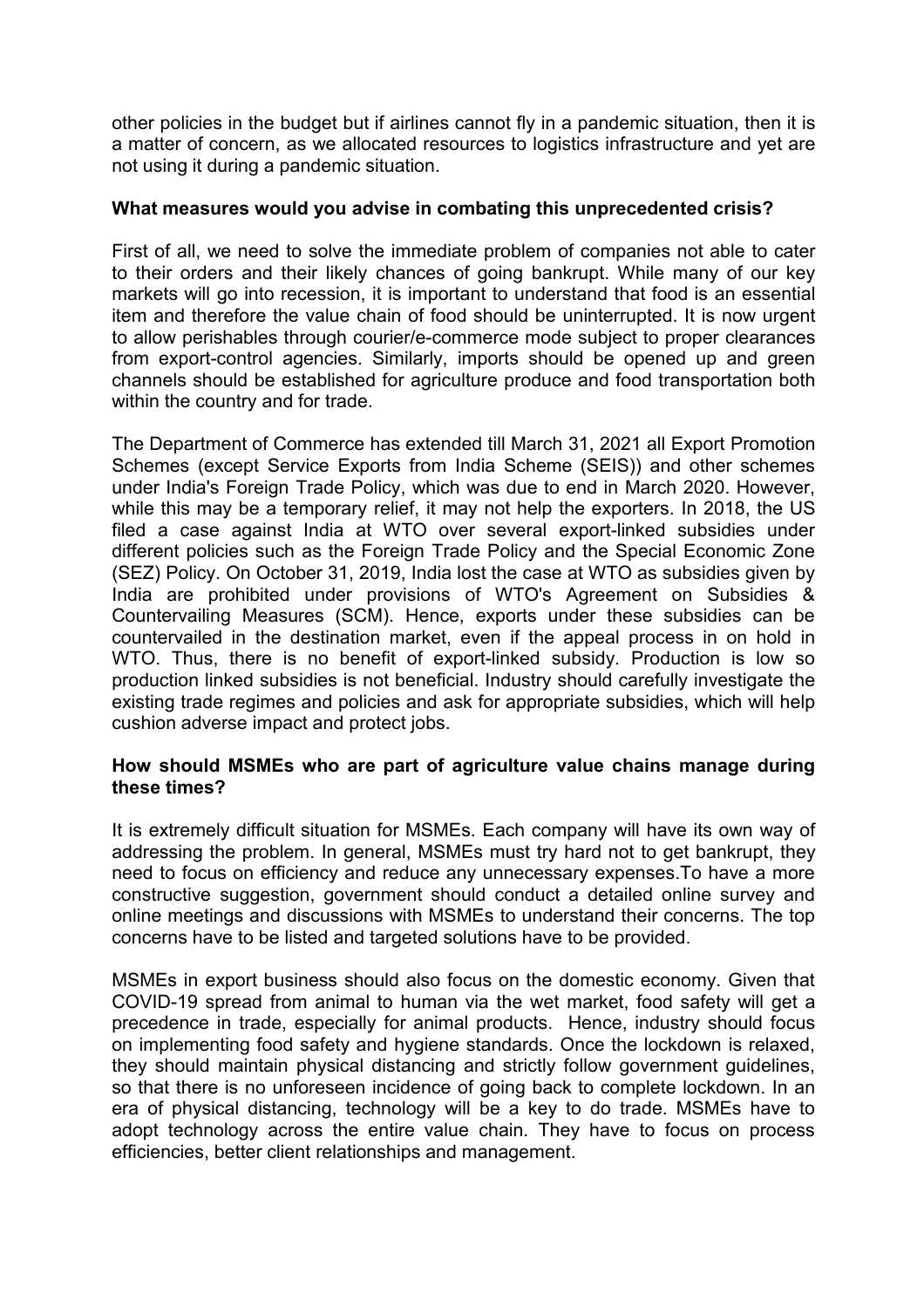We have designed the process and IT manual for MSMEs to export to developed country markets through a project funded by Foreign Commonwealth Office, UK, under their capacity building initiatives to FSSAI. This manual can be used by MSMEs, proper implementation of which will double efficiencies and reduce costs by 40 percent.

#### **How should exporters meet pending overseas exports after the lockdown?**

When there is a complete lockdown, exporters hardly have any options to meet the pending overseas export demand.If they have perishable commodities it was better to sell them in the domestic market.

No one has foreseen such a situation before, and I think exporters are victim of sudden trade disruption. Even if they produce during lockdown, they cannot export, hence they cannot meet pending demand unless there is a relaxation for exports. Post May 4, 2020, after around one and half months, there seems to be some relaxation. Exporters have to strictly follow the orders, have temperature check and other requirements installed, ensure food safety and hygiene standards, work with their importers, industry bodies, trade promotion councils and other supply chain agents to set up a smooth process of exports. Orders are likely to be cancelled and hence, exporters need to diversify their export destination.

Exporters must be in touch with their clients using technology. If they face any production-related issues, they have to bring it to the notice of the client. They have to lobby hard and work with government to put in place appropriate policies and processes to meet export obligations. This is the right time to partner with global e commerce companies as export volumes are likely to be less. They also need to lobby with government for an inventory-based e-commerce model with certain sourcing obligations (at least 30 percent) from MSMEs so that global e-commerce companies buy from them. Exports through e-commerce route will reduce delays in exports and will provide fast track door-to-door delivery.

### **What are the reforms the government should take to promote domestic and foreign investment in food processing sector?**

Hundred percent foreign investment is allowed in food processing and the government is now trying to attract foreign firms who plan to exit out of China. However, there is a restriction on investment from China and neighbouring countries. Our recent survey of foreign companies shows that they will not invest in India only for exports. They would like to cater to both domestic and export markets.To do so, they would first like to test-market their products, and if there is a demand, then they will establish manufacturing facilities. High import duties make test-marketing a nonviable option. Second, due to restrictions on FDI in multi-brand retail and e commerce and lack of transparency and clarity on policy related to online and offline mode of the same company, a number of global companies are not willing to invest in food business in India, nor are they keen to source from India. The sudden change in policy after the merger, in spite of being in the loop during the merger of Walmart- Flipkart, has resulted in loss of confidence of foreign investors. There is a need to ensure that there is more clarity and transparency in policy.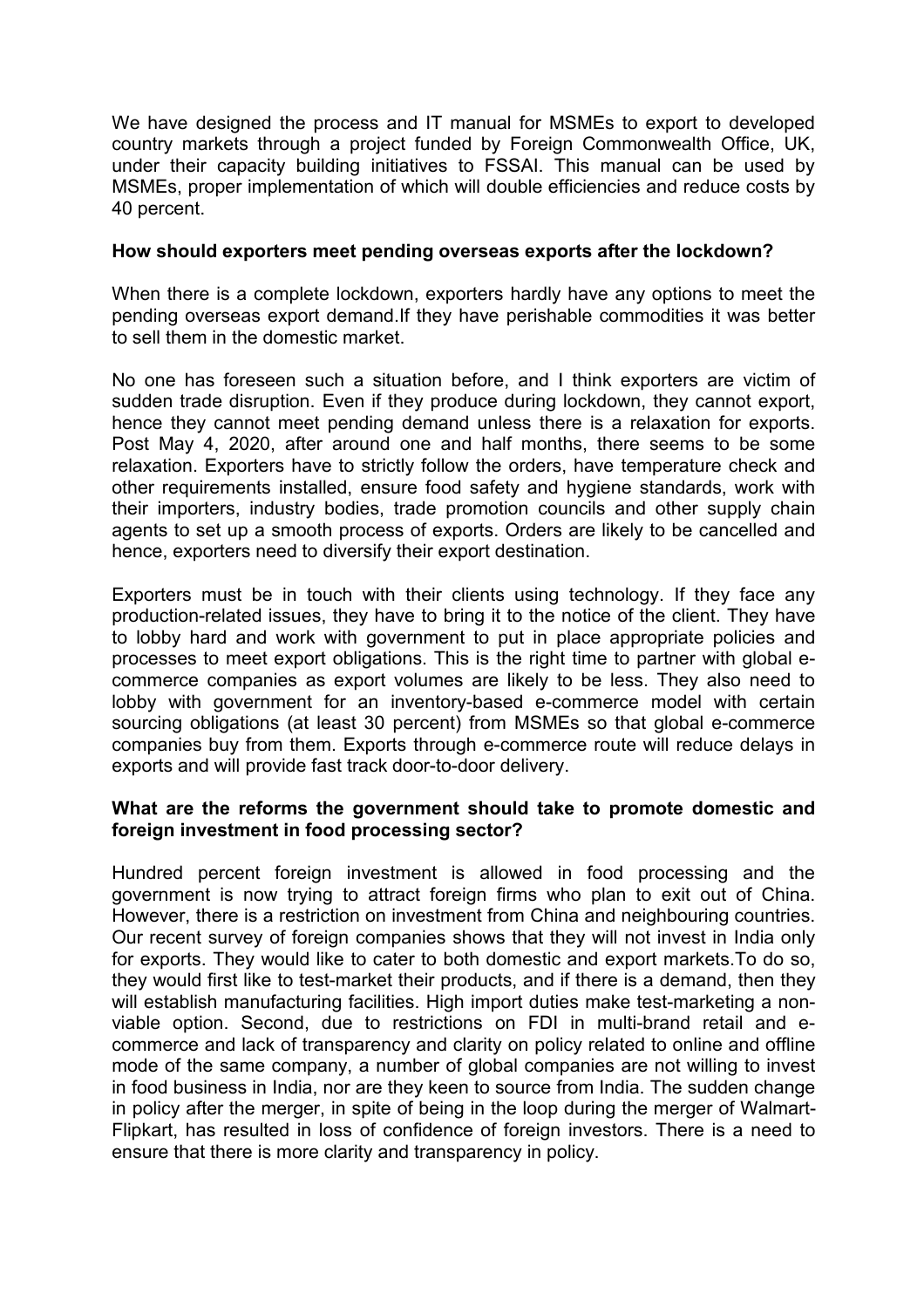Our survey found that India is losing its export markets to less developed countries like Cambodia and Kenya. This is because these countries are using the capacity building funds for implementing the requirements of destination markets while India seems to have an aggressive position of 'you have to buy whatever we sell'. Policies should help exporters to focus on client requirements.

To promote investment in food processing one needs to understand that all products require some kind of processing to increase shelf life. At the same time, government has to strictly ensure implementation of food safety and hygiene standards and help to reduce entry and operational costs of businesses.The subsidies should be designed in a way that it is easy to implement and is not actionable at the WTO. The tax and refund processes have to be further streamlined and GST in food items should be lower.The government should have a comprehensive nutrition and diet guideline, so that processed food is not harmful for health. The FSSAI should have clear guidelines and permissible limits for nutraceutical products, organic products, Ayurveda products, etc., which makes it easy to understand what is allowed and not allowed and if allowed what are the permissible limits. Those that are not allowed have to be relooked into if they are allowed in more than 50 countries, including some key developed countries like US, EU member states, Japan and Australia, which have more rigid food safety standards. The objective of the government should be to reduce wastage in the supply chain. At present, India does not have a food waste management policy, which needs to be implemented.

### **Notifications**

### **Press Information Bureau, Government of India**

Prime Minister to hold meeting with state chief ministers

<https://pib.gov.in/PressReleasePage.aspx?PRID=1622660>

Daily Bulletin on COVID-19

<https://pib.gov.in/PressReleasePage.aspx?PRID=1622723>

Deferral of new procedure by CBDT

<https://pib.gov.in/PressReleasePage.aspx?PRID=1622387>

CBDT clarification in respect of residency

<https://pib.gov.in/PressReleasePage.aspx?PRID=1622386>

MSME minister interacts with retailers and professionals

<https://pib.gov.in/PressReleasePage.aspx?PRID=1622527>

**RBI**